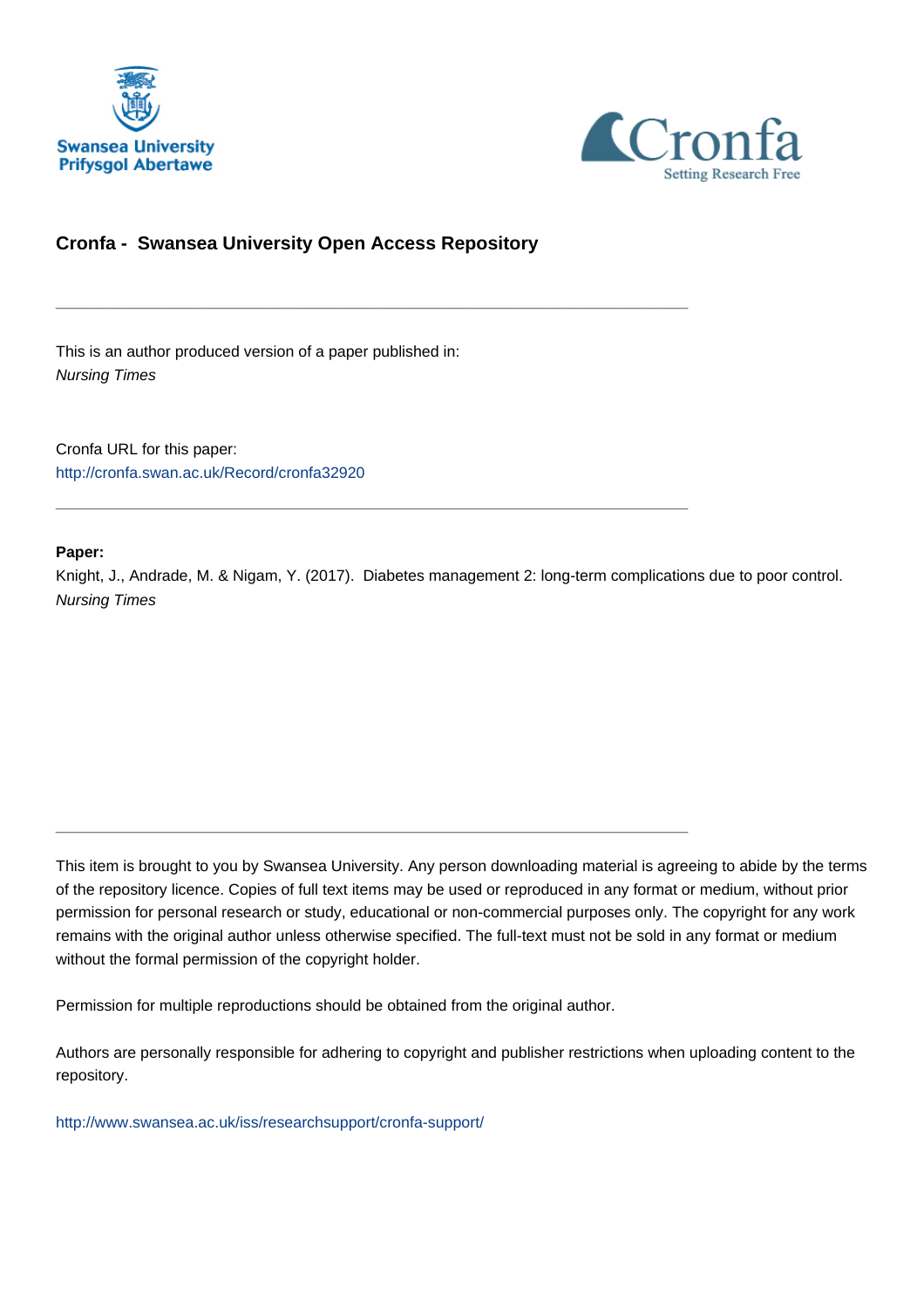## Nursing Practice **Review Diabetes**

**Keywords:** Hyperglycaemia/ Atherosclerosis/Nephropathy

**This article has been double-blind peer reviewed**

## In this article...

◈

- Long-term effects of hypoglycaemia on different parts of the human body
- Macrovascular, microvascular and non-vascular complications of diabetes
- Advice on how complications of diabetes can be delayed, reduced or avoided

## **Diabetes management 2: long-term complications due to poor control**

⊕

### Key points

**1 blood sugar is Good control of essential to reduce the risk of complications in diabetes**

**2Most complications of diabetes arise from damage to blood vessels due to hyperglycaemia 3Cardiovascular disease is the leading cause of death in patients with poorly controlled diabetes 4Peripheral vascular disease and peripheral neuropathies are common in diabetes and often result in infections, particularly in the feet**

**5**Diabetic **nephropathy and retinopathy are leading causes of renal failure and sight loss**

**Authors** John Knight is senior lecturer in biomedical science; Yamni Nigam is associate professor in biomedical science; Maria Andrade is senior lecturer in interprofessional studies; all at the College of Human Health and Science, Swansea University.

**Abstract** Diabetes is a long-term systemic disease that can damage all regions of the body. Poor glycaemic control can lead to a variety of pathologies, some of which can be life threatening. The second article in this three-part series explores the cumulative effects of poorly controlled blood glucose and describes the complications of diabetes, which can be delayed, reduced or even avoided through appropriate monitoring, drug management and lifestyle changes.

**Citation** Knight J et al (2017) Diabetes management 2: long-term complications due to poor control. *Nursing Times;* 113: 4, 45-48.

lucose is the preferred energy<br>source for most human cell<br>types and, in health, is main-<br>tained in the blood at relatively<br>stable concentrations. In poorly controlled source for most human cell types and, in health, is maintained in the blood at relatively stable concentrations. In poorly controlled diabetes, a consistently high blood glucose concentration (hyperglycaemia) can damage all the major organs and organ systems, leading to characteristic complications of diabetes (McCance and Huether, 2014) (Table 1). Most arise from damage to blood vessels (vascular complications), but there are also non-vascular complications.

#### **Vascular complications Atherosclerosis**

The innermost layer of a blood vessel (endothelium) is only as thick as a single cell and it is in continuous contact with circulating blood. In poorly controlled diabetes, hyperglycaemic blood can irritate and damage this delicate layer through a variety of mechanisms (Chait and Bornfeldt, 2009). Injury to the endothelium can trigger a series of events that lead to atherosclerosis, a build-up of fatty deposits, reducing the diameter of blood vessels and restricting blood flow; this is the most common form of blood vessel disease in diabetes.

◈

Anything that can damage the endothelium or increase blood lipids (fats) can increase the rate of atherosclerosis. George and Johnson (2010) cite the following risk factors:

- $\bullet$  Hypertension: in patients with high blood pressure, the force exerted on the internal lining of the vessel can mechanically damage the endothelial cells;
- Smoking: many of the chemicals in cigarette smoke cross from the lungs into the blood; some are highly damaging to endothelial cells;
- <sup>l</sup> A diet high in saturated fat: this raises the level of circulating triglycerides and low-density lipoprotein (LDL) cholesterol, which in turn increases the amount of fat available for the formation of fatty deposits, leading to atherosclerotic occlusion.

In people with poorly controlled diabetes, the rate of atherosclerosis is much faster than in those with normal blood glucose control (Pasterkamp, 2013). It is therefore essential that people with diabetes pay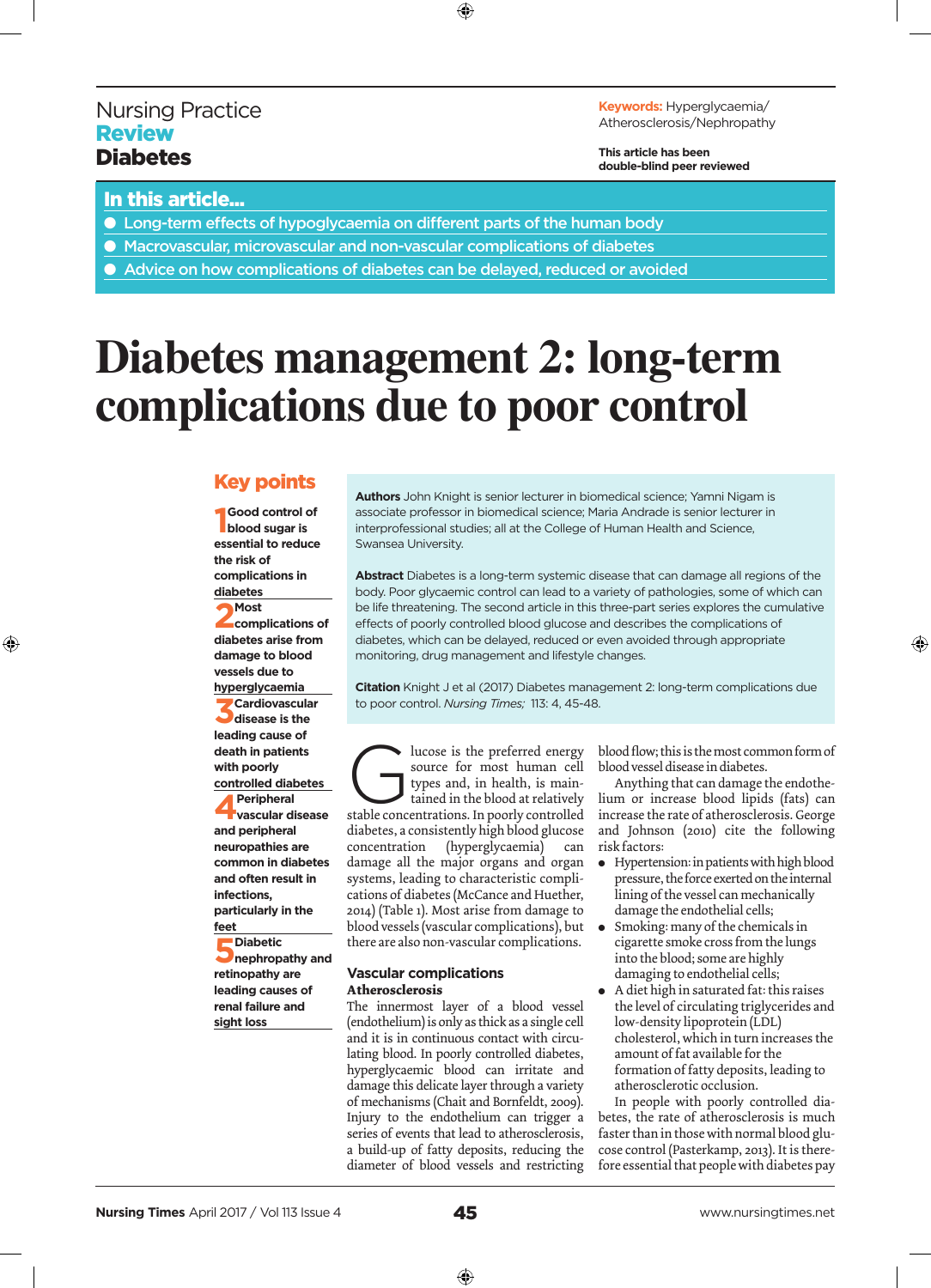## Nursing Practice Review

particular attention to maintaining their glucose levels within the normal range and avoid other factors that can accelerate blood vessel disease. Unfortunately, many patients with type 2 diabetes also have features of metabolic syndrome: they may be overweight or obese and have high blood pressure, both of which can contribute to blood vessel narrowing.

#### **Peripheral vascular disease**

Peripheral vascular disease (PVD) is an atherosclerotic narrowing of blood vessels that results in poor blood flow to the periphery, particularly to the hands and feet; it is particularly common and problematic in patients with poorly controlled diabetes.

Patients often get an early warning when their calf muscles start to ache and become sore when walking. This phenomenon is referred to as claudication and is caused by poor blood flow through diseased and narrowed blood vessels in the leg (Scott and Stansby, 2009). A lack of oxygen progressively leads to a painful build-up of lactic acid in the calf muscles. The poorer the blood flow, the more severe the PVD and the shorter the distance the person can walk before experiencing pain (often described as cramp). Patients often need to rest and rub their calf muscles until the pain dissipates before they can resume walking.

#### **Peripheral neuropathy**

⊕

A common feature of diabetes is progressive damage to nerves, particularly in the extremities. This peripheral (or sensory) neuropathy is often described as having 'glove and stocking' distribution, reflecting the gradual loss of sensation in the hands and feet. There are two main reasons for this nerve damage:

- Poor blood flow: PVD diminishes blood flow to the nerves, which begin to shrink when deprived of oxygen and nutrients; some nerve fibres may eventually die;
- Build-up of sorbitol: hyperglycaemia causes glucose to flood into nerve fibres and the excess is converted into the sugar alcohol sorbitol, which can quickly build up, interfering with metabolism and causing osmotic stress; affected nerve cells start to atrophy and become less efficient in conducting impulses (Obrosova, 2009).

Peripheral neuropathy (PN) is often experienced as a loss of sensation in the affected region. This means patients might not realise they have injured themselves by

#### Table 1. **Complications of diabetes**

⊕

Macrovascular complications (involving larger blood vessels)

Microvascular complications (involving smaller blood vessels)

Non-vascular complications

● Peripheral vascular disease: often manifests early as claudication and may lead to diabetic foot ulcers, infection and amputation ● Coronary artery disease: often results in angina, or silent angina if

- sensory neuropathy is present
- Myocardial infarction: the leading cause of mortality in diabetes ● Cerebrovascular disease; often results in strokes and transient ischaemic attacks (mini-strokes)
- Sexual dysfunction: poor blood flow can lead to erectile dysfunction in men and loss of libido, vaginal dryness and pain during sex in women
- Peripheral neuropathy: results in lack of sensation in the hands and feet, increasing the risk of injury
- Autonomic neuropathy: may cause reduced sweating, leading to the skin drying and cracking
- Diabetic nephropathy: the leading cause of end-stage renal failure
- Diabetic retinopathy: gradually leads to loss of vision
- Cataract: gradually reduces visual acuity and can lead to sight loss
- Poor wound healing: diabetes is often associated with poor immune function and slower tissue regeneration
- Opportunistic infections: hyperglycaemia increases the risk of infection (fungal, bacterial and viral), which is compounded by diabetic foot ulcers

stepping on something sharp or wearing shoes that are too tight. Such injuries, particularly on the soles of the feet, provide routes of entry for the infections commonly seen in diabetic feet (covered in part 3 of this series).

In some patients, PN can result in numbness, pins and needles or occasionally itchiness (paraesthesia); it can also result in the nerve endings becoming supersensitive to stimuli (hyperaesthesia) (Volmer-Thole and Lobmann, 2016). Hyperaesthesia can lead to extreme pain when the feet come into contact with hot or cold materials; for example, patients may find it impossible to have a warm bath or slip into cold bed linen.

#### **Autonomic neuropathy**

As well as the sensory nerves and nerve endings, the nerves of the autonomic nervous system may sustain damage from prolonged hyperglycaemia. One common manifestation of autonomic neuropathy is reduced sweat production in the feet.

The skin of the hands and feet is the thickest skin in the human body. To prevent it drying out, sweat production in hands and feet is generally greater than in other areas. Each sweat (eccrine) gland is controlled by an autonomic nerve fibre. If these fibres are damaged, sweat production is not stimulated and the skin, particularly on the feet, may dry and crack

(Volmer-Thole and Lobmann, 2016). This creates a potential entry route for pathogens and may lead to gangrene (see part 3).

⊕

Another common manifestation of autonomic neuropathy is gastroparesis. After a meal, food remains in the stomach for 2-4 hours while the autonomic nervous system initiates churning movements in the gastric wall to mix food with enzymes and hydrochloric acid produced by the stomach. Periodically, it opens the small ring of muscle (pyloric sphincter) at the bottom of the stomach, releasing small portions of partially digested material into the duodenum.

Damage to the autonomic nerves can lead to reduced churning and reduced (or no) opening of the pyloric sphincter. The result is gastroparesis – literally a 'paralysed stomach' – where partially digested food remains in the stomach for long periods, fermenting and producing large amounts of gas, causing bloating and nausea (Camilleri et al, 2011). Gastroparesis can reduce appetite and lead to significant weight loss, as well as hinder the ability to control blood glucose levels through diet.

#### **Coronary artery disease**

Patients with poorly controlled diabetes are prone to increased atherosclerosis of the coronary blood vessels, which supply blood to the heart. This narrowing of the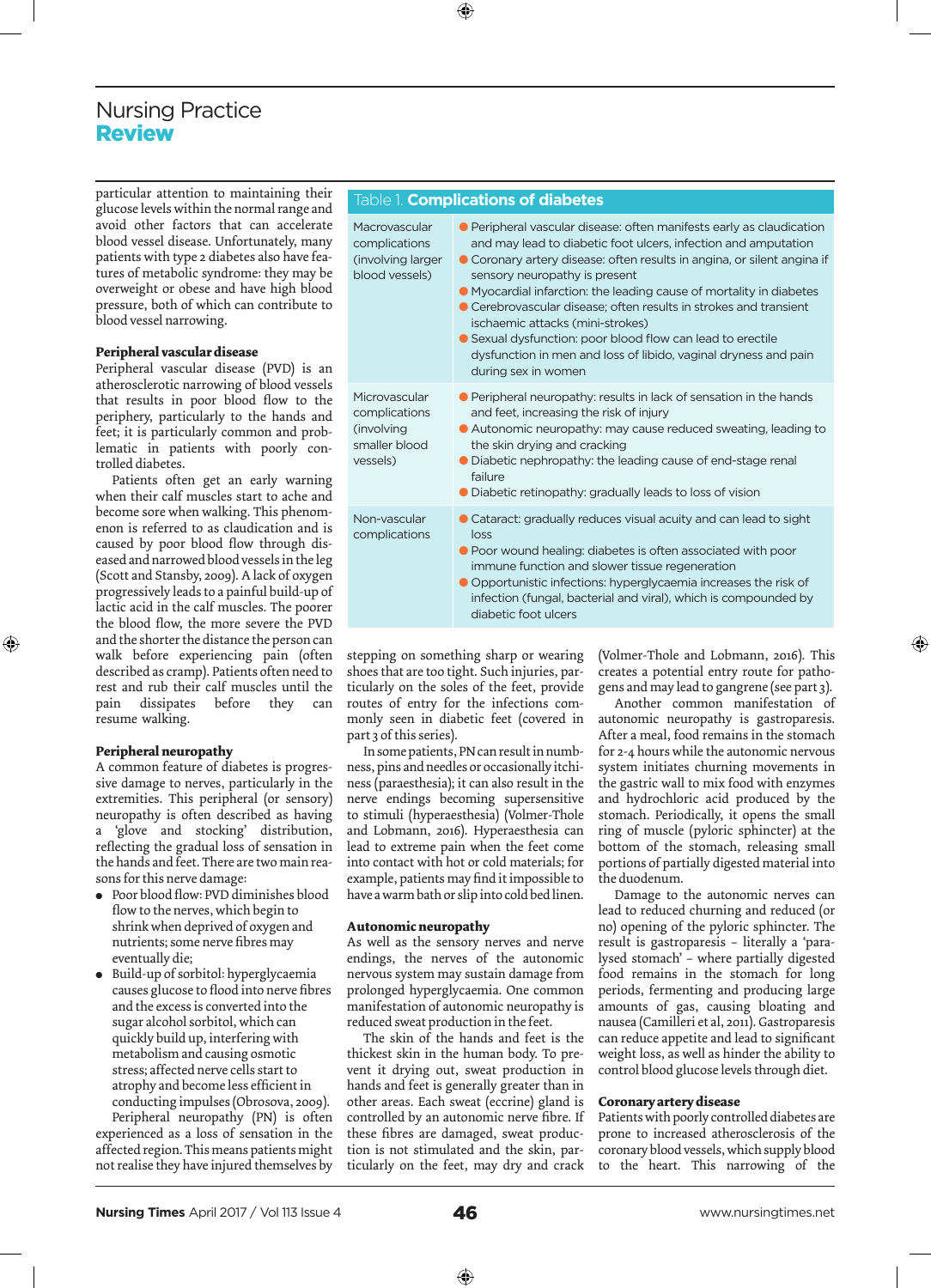⊕

# **Nursing**

For more articles on diabetes, go to nursingtimes.net/diabetesnursing

coronary arteries often leads to chest pain, particularly on exertion, after a heavy meal or when suddenly entering a cold environment: this is referred to as angina pectoris. Angina occurs because poor blood flow to the continuously active myocardium leads to a build-up of lactic acid in the cardiac muscle fibres (McCance and Huether, 2014).

Patients with sensory neuropathy may not experience the pain normally associated with angina; this is referred to as silent angina (Tabibiazar and Edelman, 2003). They are therefore at increased risk of silent angina and require more routine cardiovascular screening tests, such as stress electrocardiogram testing using treadmills, which can reveal underlying coronary artery disease.

The endothelial layer of blood vessels produces a simple molecule, nitric oxide (NO), which helps dilate blood vessels, keeping the rate of blood flow high. In people with diabetes, endothelial damage results in reduced production of NO, leading to less blood vessel dilation and poorer blood flow (Tessari et al, 2010). This can exacerbate angina by further depriving the myocardium of blood. The standard treatment for angina is glyceryl trinitrate administered sublingually, either in tablet or spray form; this increases the amount of NO in the blood, dilating blood vessels and quickly relieving symptoms.

#### **Myocardial infarction**

◈

Myocardial infarction (heart attack) is the leading cause of death in people with diabetes (Kapur and De Palma, 2007). Coronary arteries that are severely narrowed by atherosclerosis can lead to a turbulent blood flow, which increases the risk of thrombosis (clot development) and plaque rupture (when fatty deposits are dislodged from the vessel wall). Clots or ruptured plaque can completely block a coronary artery, leading to the death of part of the heart muscle. If the infarction is large enough, the heart can no longer function and patients enter a state of cardiogenic shock, from which many will not recover.

#### **Cerebrovascular accident**

Diabetes, particularly with poor glycaemic control, significantly increases the risk of cerebrovascular accident (stroke) (Bit.ly/ StrokeAssociationDiabetes). The brain receives most of its blood through the two internal carotid arteries in the neck. In patients with poorly controlled diabetes, these vessels are at increased risk of narrowing from atherosclerosis.

As described for coronary arteries, blood flow through these narrowed vessels can become turbulent, which can trigger plaque rupture or clot formation. Small clots or tiny fragments of dislodged plaque can travel into the cerebral circulation, blocking small blood vessels and causing a mini-stroke (transient ischaemic attack); this is a short-lasting event with symptoms that usually resolve within 24 hours. If larger clots or pieces of plaque (emboli) travel into the cerebral circulation, this will cause a more significant stroke, with permanent and sometimes life-threatening damage.

#### **Sexual dysfunction**

Damage to both sensory nerve endings and blood vessels can lead to poor blood flow to the penis during sexual arousal, leading to erectile problems and impotence. Erectile dysfunction is estimated to affect up 50% of men with diabetes and its frequency increases with age. Women may experience a loss of libido and vaginal dryness, often resulting in pain during sexual intercourse (Bit.ly/DiabetesUKSex).

#### **Diabetic nephropathy**

Diabetes is the leading cause of end-stage renal failure (Wylie and Satchell, 2012). The elevated blood glucose levels seen in poorly controlled diabetes damage the delicate filtration membranes of the nephrons, the urine-producing units of the kidneys.

Intact filtration membranes prevent large molecules, such as proteins, from crossing from the blood into the nephrons, but glucose-damaged filtration membranes are more porous and therefore let larger molecules across (Fig 1). The beginning of diabetic nephropathy usually



corresponds to the gradual appearance of protein in the urine (microalbuminuria). Proteins in the urine are detectable using standard urinalysis strips.

#### **Diabetic retinopathy**

One of the most devastating consequences of poorly controlled diabetes is the gradual loss of vision seen in many patients. The retina (photosensitive region of the eye) receives a rich supply of blood through small blood vessels. In diabetes, the weakening of the walls of these vessels can lead to leakage of plasma and, if they rupture, blood onto the retina .

Retinal cells (rods and cones) that are exposed to blood quickly die off, leaving patches of retina that are no longer sensitive to light. These regions are perceived as 'black spots' which, as the disease progresses, expand and join up, reducing the field of view and eventually leading to complete loss of sight. The damaged blood vessels at the back of the eye release growth factors that promote the growth of new blood vessels (angiogenesis), but these often grow in abnormal tangles, further obscuring the visual field.

Diabetic retinopathy is a leading cause of blindness and affects up to 80% of patients who have had diabetes for 10 years or more (bit.ly/MoorfieldDiabRetinopathy). Early changes, before vision is affected, are often detected during a standard eye test; this is often patients' first indication that they may have diabetes.

#### **Non-vascular complications Cataract**

Vision may also be compromised by cataract formation. The eyeball consists of two chambers: the anterior chamber, which is filled with a watery fluid called aqueous humour, and the posterior chamber, which is filled with a jelly-like material called vitreous humour. Sitting between the two chambers is the lens, which focuses light in the eye.

In patients with diabetes, both the aqueous and vitreous humours contain high levels of glucose, which enters the lens and is metabolised into sorbitol. This accumulates in the lens and, together with glucose, attracts water by osmosis. The lens begins to swell, damaging its internal structure, and takes on the opaque appearance indicative of cataract (Pollreisz and Schmidt-Erfurth, 2010).

#### **Poor wound healing**

Consistently elevated blood sugar may interfere with immune function and

peter lamb

⊕